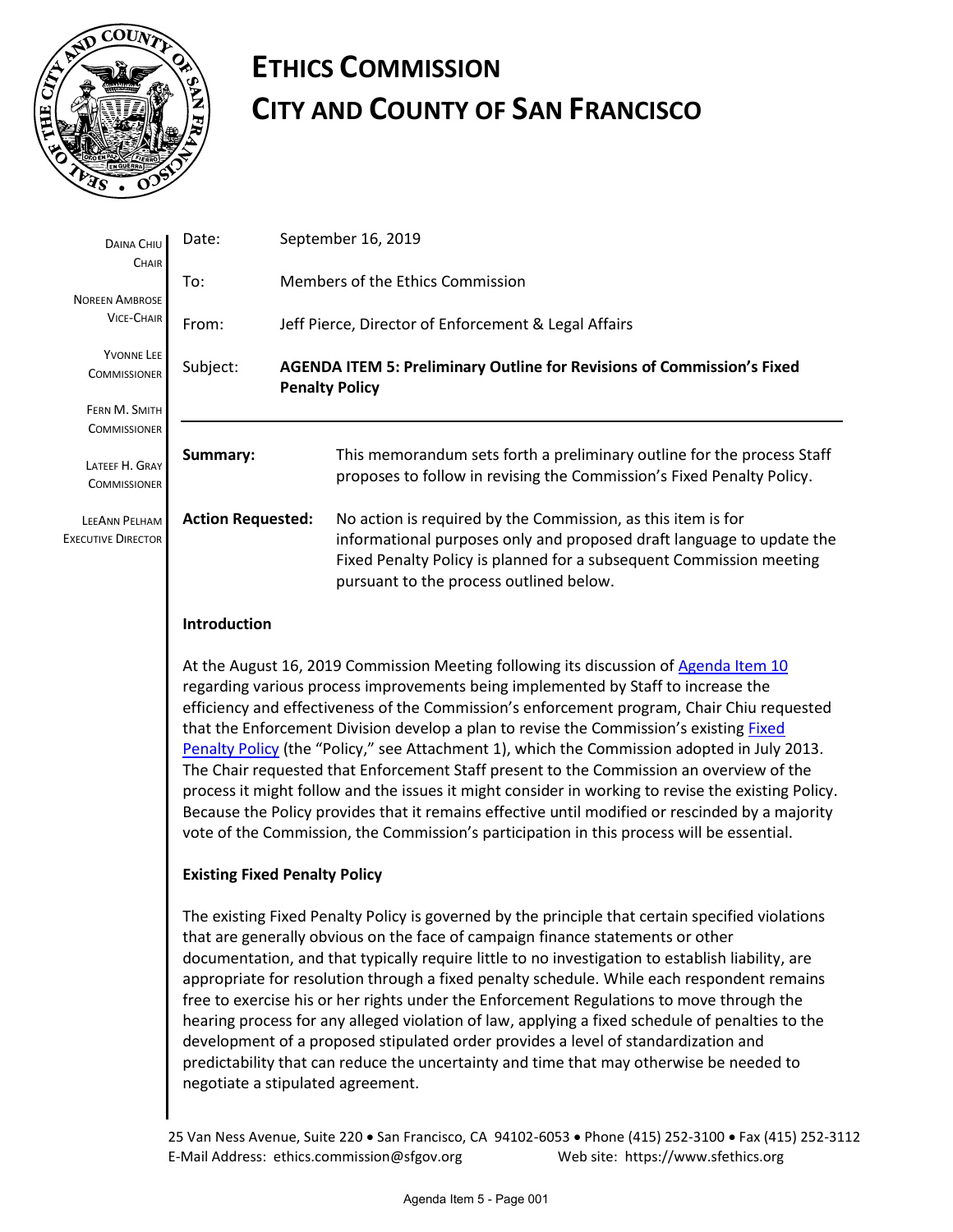Substantively, the existing Policy applies to the following scenarios, each from the Campaign Finance Reform Ordinance:

- 1. Contribution limit violations by candidates / committees (SF C&GCC § 1.114(a)-(b))
- 2. Contribution limit violations by contributors (SF C&GCC § 1.114(a))
- 3. Non-disclosure of required contributor information (SF C&GCC § 1.114.5)<sup>1</sup>
- 4. Candidate self-lending violations (SF C&GCC § 1.116)
- 5. Noncompliant disclaimers on campaign advertisements and mass mailings (SF C&GCC § 1.161) and on electioneering communications (SF C&GCC § 1.162)<sup>2</sup>

Procedurally, the existing Policy provides that Staff are bound by its provisions until the Commission changes them. The Policy establishes an accelerated timeline whereby the Commission and a respondent might resolve a matter, including by giving a respondent 14 days to provide exonerating evidence after receipt of a proposed stipulation from Staff. The Policy provides further that absent exonerating evidence the Enforcement Division will initiate an enforcement action immediately after the 14th day, and will issue a Probable Cause Report within 21 days thereafter if the respondent declines to settle. This accelerated timeline does not clearly account for the requirement at S.F. Charter section C3.699-13(a) that Enforcement Staff provide the City Attorney and District Attorney ten working days to indicate whether they wish to investigate a matter before the Ethics Commission pursues administrative enforcement.

With respect to penalty amounts, the existing Policy encourages accelerated settlement by incentivizing settlements sooner rather than later in the administrative enforcement process. For example, for violations of the campaign contribution limits that candidates and committees commit, the Policy provides that when a respondent agrees to settle before Staff issues a Probable Cause Report, the respondent must pay a penalty of twice the excess contribution; when a respondent agrees to settle after Staff issues a Probable Cause Report, the respondent must pay a penalty of three times the excess contribution; and when a respondent agrees to settle after the Commission makes a finding of probable cause, the respondent must pay a penalty of four times the excess contribution. Each penalty is in addition to forfeiting the excess contribution, and no penalty may exceed \$5,000, irrespective of the Charter language providing that a respondent may be liable for the greater of \$5,000 or three times the amount which the person unlawfully contributed or received. S.F. Charter § C3.699-13(c)(i)(3).

Similarly, for violations of the candidate self-lending provisions and of the written disclaimer requirements for campaign advertisements, mass mailings, and electioneering communications, the Policy provides that when a respondent agrees to settle before Staff issues a Probable Cause Report, the respondent must pay a penalty of 20 percent of the maximum fine per violation, or \$1,000; when a respondent agrees to settle after Staff issues a Probable Cause Report, the respondent must pay a penalty of 50 percent of the maximum fine per violation, or \$2,500; and when a respondent agrees to

<sup>&</sup>lt;sup>1</sup> The existing Policy identifies this requirement as arising under section 1.114(e), which was accurate at the time of adoption but which now refers to the aggregation of affiliated entity contributions. Staff's revision of the Policy will update all section references as needed.

 $2$  The existing Policy identifies this requirement as arising under section 1.161.5, which was accurate at the time of adoption but which has been redesignated. Staff's revision of the Policy will correct this section reference.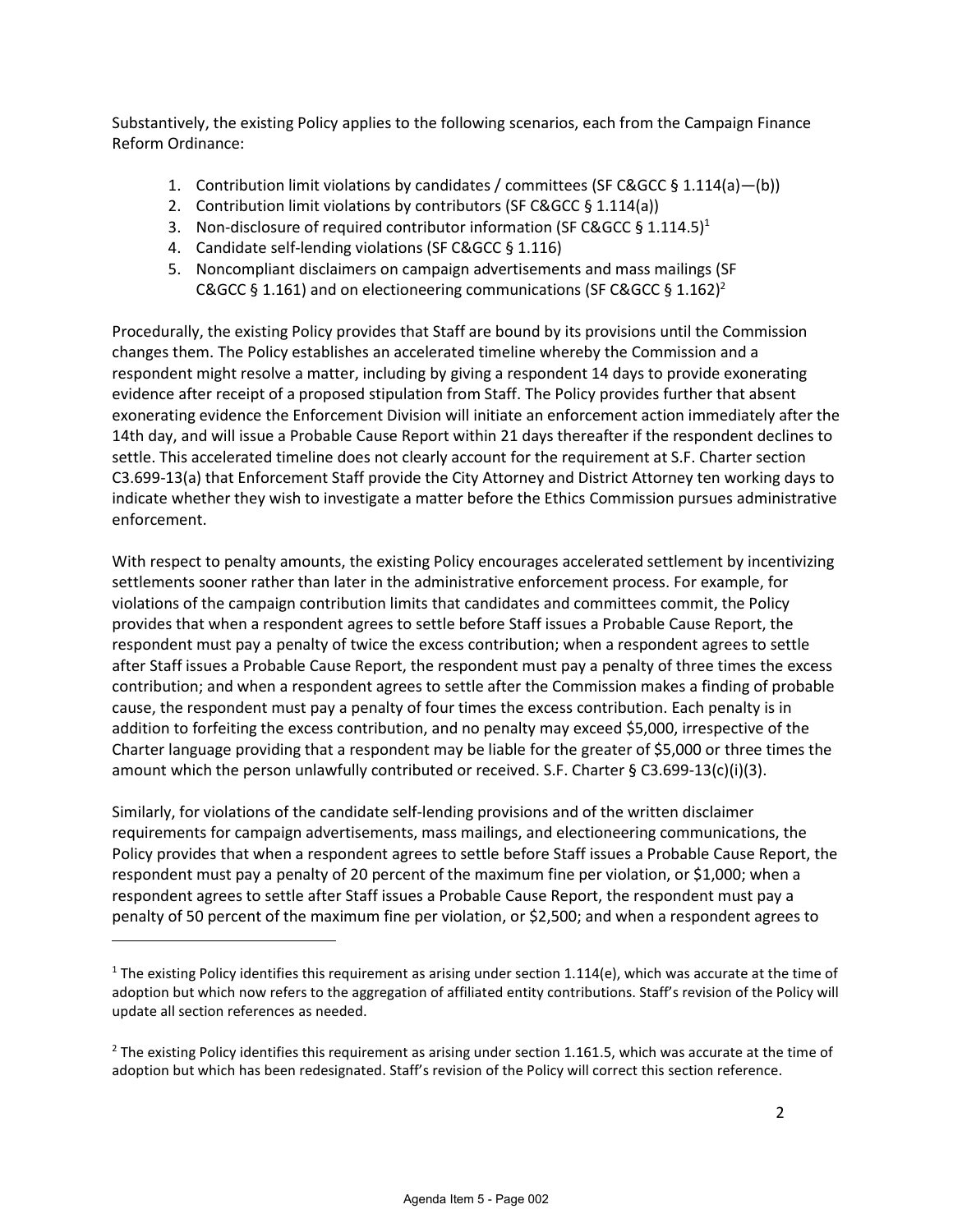settle after the Commission makes a finding of probable cause, the respondent must pay a penalty of 80 percent of the maximum fine per violation, or \$4,000.

The scheduled penalties create a baseline that Staff may reduce or increase depending on mitigating or aggravating factors that apply in a given instance. The Policy enumerates those factors as follows:

- 1. Mitigation Factors:
	- Absence of any intention to conceal, deceive, or mislead
	- Violation was negligent or inadvertent
	- Violation was isolated and not part of a pattern
	- No prior record of violations of law with the Commission
	- The degree to which the Respondent cooperated with the investigation
	- The degree to which the Respondent demonstrated a willingness to remedy any violations (only applicable if a [respondent] agrees to a stipulation prior to issuance of Probable Cause Report)
	- Respondent filed all required disclosure statements and/or amendments within 14 days of initial contact by Enforcement staff
	- A disclosure containing the required information appeared on a mass mailing, electioneering communication, or campaign advertisement, but the disclosure was in font size that was not 14 point<sup>3</sup>
- 2. Aggravation Factors:
	- Evidence shows an intent to conceal, deceive, or mislead
	- Violation was deliberate
	- Violation was part of a pattern
	- Prior record of violations of law with the Commission
	- The degree to which the Respondent was uncooperative with the investigation
	- The degree to which the Respondent failed to demonstrate a willingness to remedy any violations
	- Respondent failed to file required disclosure statements and/or amendments within 14 days of initial contact by Enforcement staff

If there is more than one violation, whether multiple instances of the same code section or violations of different code sections, the respondent is liable for the penalty amount of each violation. Finally, in the case of liability arising for disclosure statements that require amendment, the Policy provides that a respondent must amend such statements prior to the Commission's consideration of any proposed stipulation.

 $3$  While the Fixed Penalty Policy refers to a general 14-point font requirement, the governing law imposes different font-size requirements depending on the medium in which the advertisement is distributed. With the possible exception of signs and billboards (the disclaimer size for which is based on a ratio to the advertisement's height), the largest font-size requirement is currently 12-point font. Staff's reexamination of the mitigation and aggravation factors will address this discrepancy.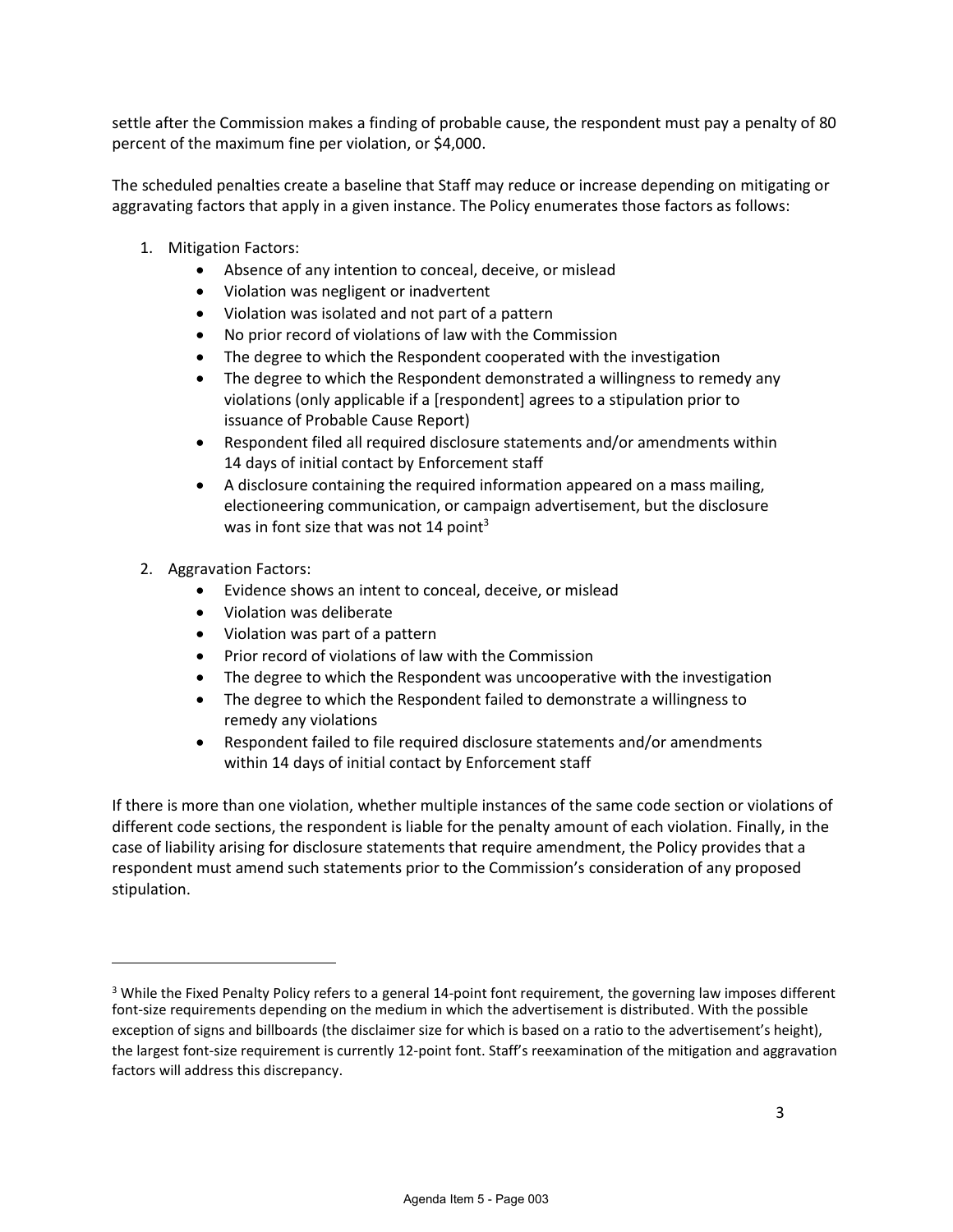#### **Outline of Planned Revision Process**

As discussed during the August 16, 2019 Commission Meeting, Staff proposes to revise the Fixed Penalty Policy in both substantive and procedural aspects, and to develop a revised Policy for the Commission's consideration that would result in the expansion of the current policy to be handled by a new "Streamlined Administrative Resolution Program" (the "Program").

Substantively, Staff have begun working to assess what additional kinds of violations might be handled through the Program, including violations not only from the area of campaign finance but also from the lobbying and governmental ethics contexts.

Procedurally, Staff will assess the penalty schedule and the mitigating and aggravating factors, including to identify any discretionary considerations that might exclude a respondent from participating in the Program. Staff will likewise assess circumstances in which warning letters might be appropriate in lieu of administrative penalties.

In assessing possible revisions, Staff will consult internally across program areas within the Commission and externally with peer agencies in other jurisdictions to elicit a better understanding of where an expanded Fixed Penalty Policy may be most appropriate. In addition, Staff will review and consult with Staff at the Fair Political Practices Commission to learn more about that agency's processes for handling streamlined settlements, including a recent expansion of those processes that took effect earlier this year.

Staff plans to pursue the following process in developing a revised Policy to bring to the Commission for its consideration and action:

- 1. Complete the analysis of considerations and approaches based on internal feedback and information from other jurisdictions to help evaluate what might be useful to apply in this jurisdiction;
- 2. Host at least two Interested Persons meetings to solicit focused input regarding the scope of a revised Fixed Penalty Policy and potential revisions;
- 3. Draft revised Fixed Penalty Policy that will govern implementation of the Streamlined Administrative Resolution Program;
- 4. Host at least two further Interested Persons meetings to solicit specific feedback in response to the draft revisions;
- 5. Revise the draft as appropriate;
- 6. Present findings and recommendations before the Commission for discussion and potential adoption, and iterate if necessary;
- 7. After Commission approval, begin implementation of the new Program.

Staff welcomes any questions and further input from the Commission on these preliminary considerations at its September meeting.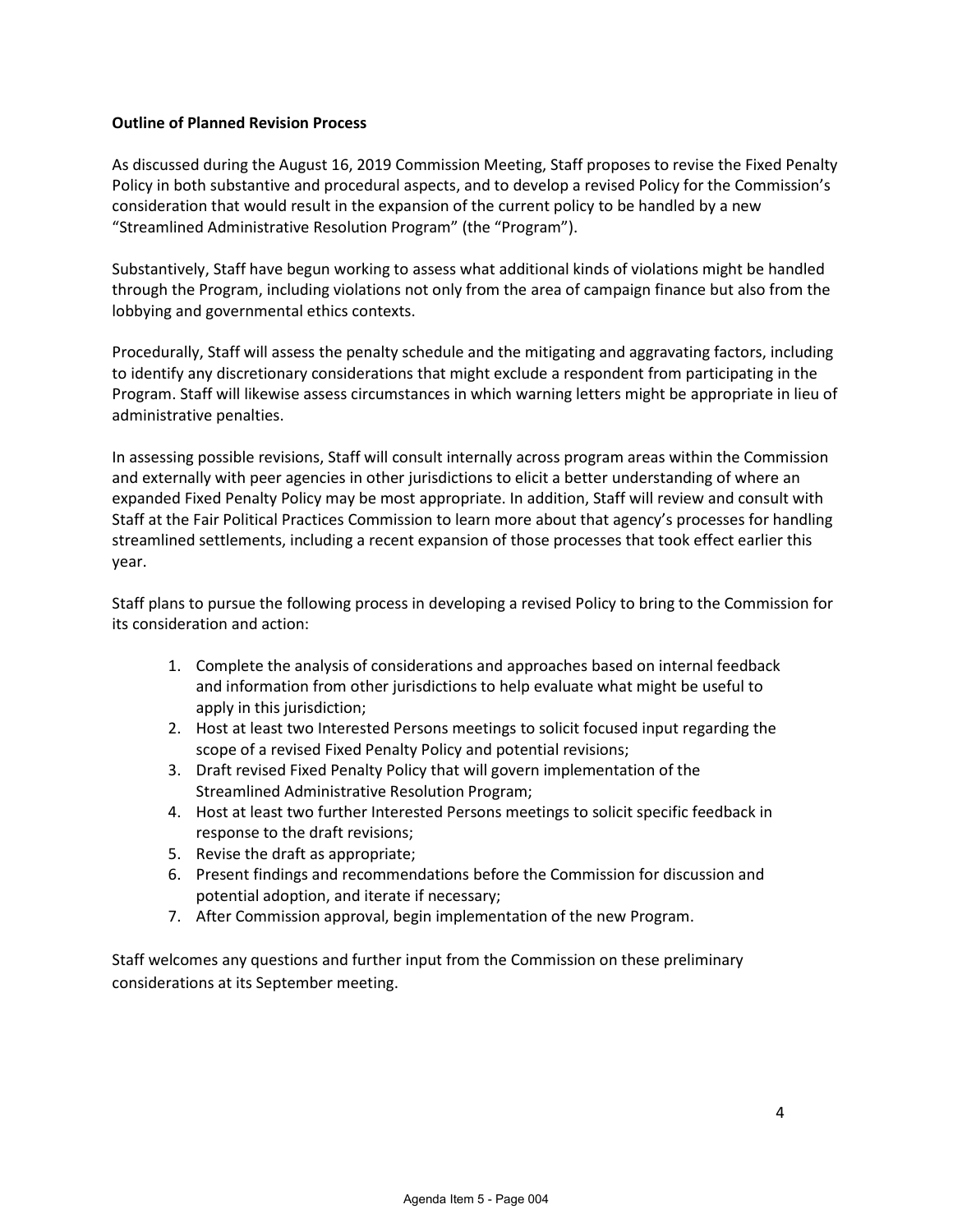# Attachment 1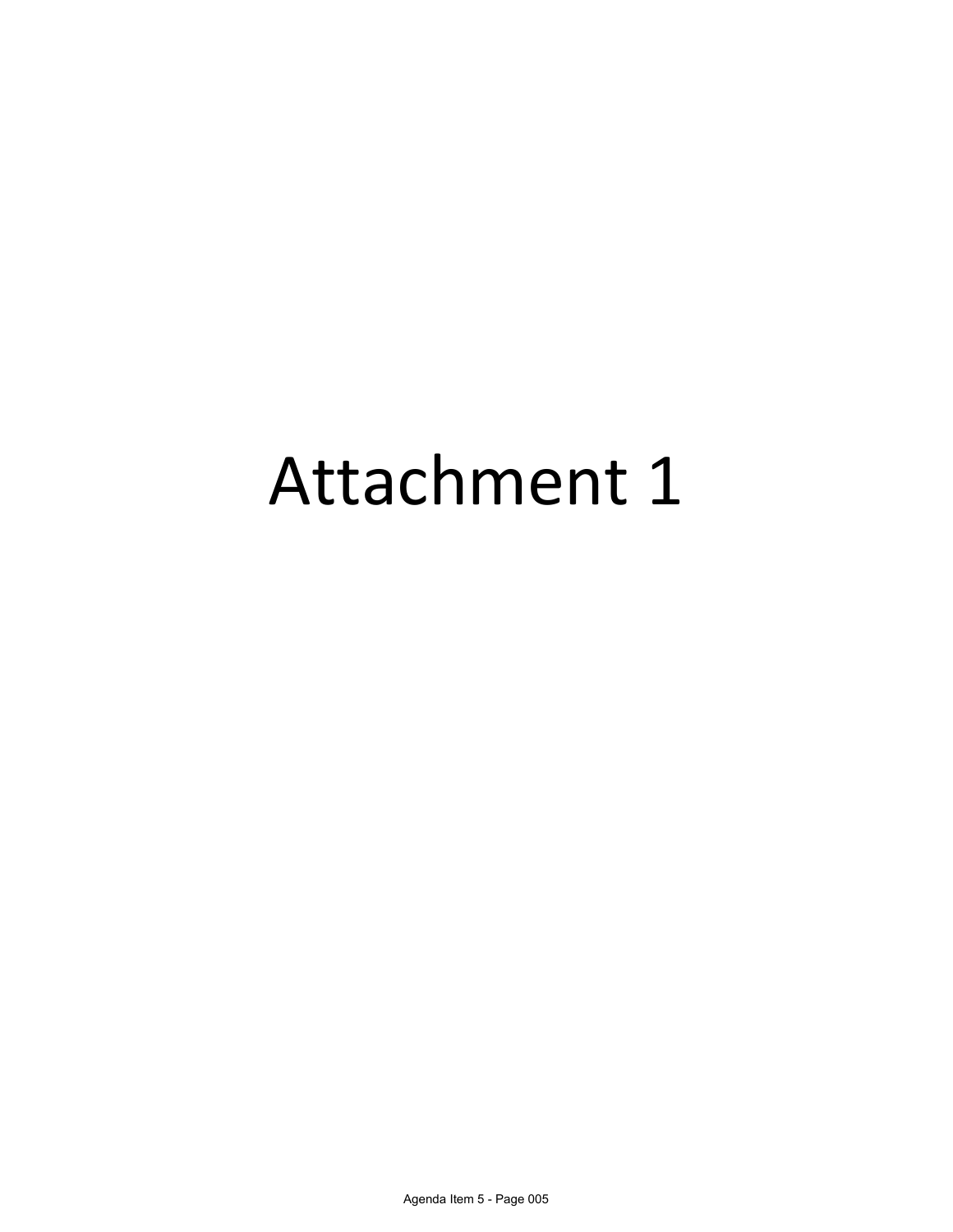## **Ethics Commission Policies re Fixed Penalties for Violations of Certain CFRO Sections**

#### **Introduction**

At its July 22, 2013 meeting, the Ethics Commission approved the following policies to establish fixed penalties for violations of certain provisions of the Campaign Finance Reform Ordinance ("CFRO"), San Francisco Campaign and Governmental Conduct Code ("C&GC Code") section 1.100, et seq. Violations of the sections identified below are generally discovered during a review of campaign finance statements or other disclosure statements and, in general require little, if any, additional investigation or other evidence to show that the violation occurred. While the policies will generally require a Respondent to enter into a stipulated order with the Commission, each Respondent remains free to exercise his or her rights under the Enforcement Regulations to move through the hearing process for any alleged violation of law.

These policies will be effective for activities related to the November 2013 election and will remain effective until modified or rescinded by majority vote of the Commission. Staff is bound by the adopted policies regarding these violations until changed by the Commission. The Commission retains the authority to approve or disapprove the stipulation and settlement amounts.

If there is more than one violation, either multiple instances of the same code section and/or different code sections, Respondent will be liable for the penalty amount of each violation. If a violation pertains to a law that requires a campaign or other disclosure statement to be amended, the amended statement must be filed prior to the stipulation's approval.

#### **Violations of CFRO Section 1.114 by Candidates**

CFRO section 1.114(a)(1) prohibits a candidate committee from soliciting or accepting a contribution from any person that will cause the contribution received from that person to exceed \$500. Section 1.114(b) prohibits any corporation from making a contribution to a candidate committee. Section 1.114(e) states that if the cumulative amount of contributions received from a contributor is \$100 or more, the committee may not deposit the contribution unless the committee has the following information: the contributor's full name; the contributor's street address; the contributor's occupation; and the name of the contributor's employer or, if the contributor is self-employed, the name of the **1** contributor's business[.](https://sfethics.org/ethics/2013/07/ethics-commission-policies-re-fixed-penalties-for-violations-of-certain-cfro-sections.html#_ftn1)

Under section 1.114(f), each committee that receives a contribution that exceeds the contribution limit or that does not comply with the other requirements of section 1.114 "shall pay promptly" the excess amount to the Ethics Commission, for deposit into the City's General Fund.

The Commission approved the following schedule of settlement and penalties to govern Respondent candidates/candidate committees that violate section 1.114.

- 1. If, during a preliminary review, there is a reason to believe that a candidate committee may have committed a violation of section 1.114(a)(1), (b) or (e), Enforcement staff will notify the candidate committee of the violation(s) and advise that the matter is in preliminary review. The notice will provide the following information:
	- a. The committee has fourteen (14) days to forfeit the excess contribution or provide evidence as to why there is not a violation; and
	- b. If no such evidence is presented, in addition to forfeiting the excess contribution, an enforcement action will be initiated immediately after the fourteenth (14th) day; and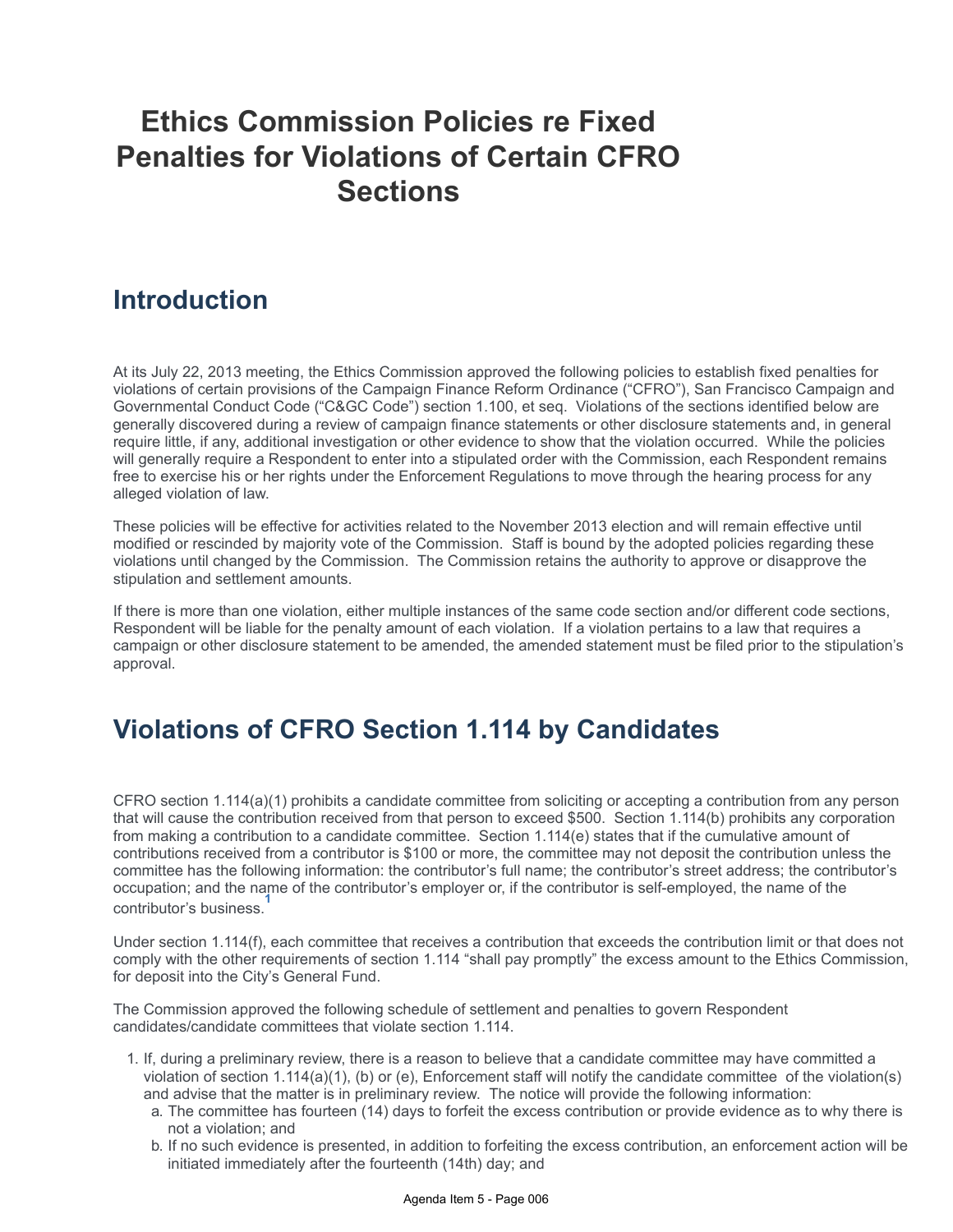c. A Probable Cause Report will be issued 21 business days after the enforcement action is initiated.

- 2. If evidence is presented prior to the 14-day deadline demonstrating that there is no violation, the matter will be dismissed by the Executive Director.
- 3. If evidence is presented after the 14-day deadline demonstrating that there is no violation, the Commission will review the evidence and determine whether the matter should be dismissed in closed session.
- 4. If no exonerating evidence is presented prior to the 14-day deadline, Respondent must forfeit the amount of each excess contribution. In addition, a formal enforcement action will be initiated with the following schedule for stipulated orders:
	- a. Stipulation prior to issuance of Probable Cause Report Respondent must sign stipulation stating that a violation(s) occurred and pay a settlement amount equal to two times the amount of the total excess contribution(s) but not to exceed \$5,000 per violation (mitigation/aggravation factors may apply).
	- b. Stipulation after issuance of Probable Cause Report Respondent must sign stipulation stating that a violation(s) occurred and pay a settlement amount equal to three times the amount of the total excess contribution(s) but not to exceed \$5,000 per violation (mitigation/aggravation factors may apply).
	- c. Stipulation after the Commission makes a finding of probable cause Respondent must sign stipulation stating that a violation(s) occurred and pay a settlement amount of four times the amount of the total excess contribution(s) but not to exceed \$5,000 per violation (mitigation/aggravation factors may apply).

#### **Violations of CFRO Section 1.114(e) by Committees**

Section 1.114(e) provides that no committee – not just candidate committees – may deposit any contribution that causes the total amount of contributions received from a contributor to total \$100 or more unless the committee has information regarding the contributor's full name, street address and occupation. The same procedures set forth above regarding violations of section 1.114(e) by candidate committees apply also to other committees that file reports with the Ethics Commission.

### **Violations of CFRO Section 1.114(a) by Contributors**

Section 1.114(a)(1) prohibits any person other than a candidate from making a contribution that exceeds \$500 to a candidate committee; section 1.114(a)(2) prohibits any person from making a contribution that will cause the total amount contributed by such person to all candidate committegs in an election to exceed \$500 multiplied by the number of City elective offices to be voted on in that election.On June 24, 2013, the Commission approved the **2** issuance of a Contributor Guide. Now that this guide is available to the public, contributors are on notice that they are personally subject to the provisions set forth in section 1.114. The following schedule of settlement and penalties will govern Respondent contributors who violate section 1.114.

- 1. If, during a preliminary review, there is a reason to believe that a contributor may have committed a violation of section 1.114(a)(1) or (a)(2), Enforcement staff will notify the contributor of the violation(s) and advise that the matter is in preliminary review. The notice will provide the following information:
	- a. The contributor has fourteen (14) days to provide evidence as to why there is not a violation;
	- b. If no such evidence is provided, an enforcement action will be initiated immediately after the fourteenth (14th) business day; and
	- c. A Probable Cause Report will be issued 21 business days after the enforcement action is initiated.
- 2. If evidence is presented prior to the 14-day deadline demonstrating that there is no violation, the matter will be dismissed by the Executive Director.
- 3. If evidence is presented after the 14-day deadline demonstrating that there is no violation, the Commission will review the evidence and determine whether the matter should be dismissed in closed session.
- 4. If no exonerating evidence is presented prior to the 14-day deadline, a formal enforcement action will be initiated with the following schedule for stipulated orders:
	- a. First Offense Respondent contributor must sign a stipulation agreeing that he or she violated the law. No fine/penalty amount will be assessed. If Respondent contributor refuses to sign a stipulation, staff will issue a Probable Cause Report and follow the schedule in sections b.ii and b.iii below.
	- b. Two or More Offenses:
		- i. Stipulation prior to issuance of Probable Cause Report Respondent must sign stipulation stating that a violation(s) occurred and pay a settlement amount equal to two times the amount of the total excess contribution(s) but not to exceed \$5,000 per violation (mitigation/aggravation factors may apply).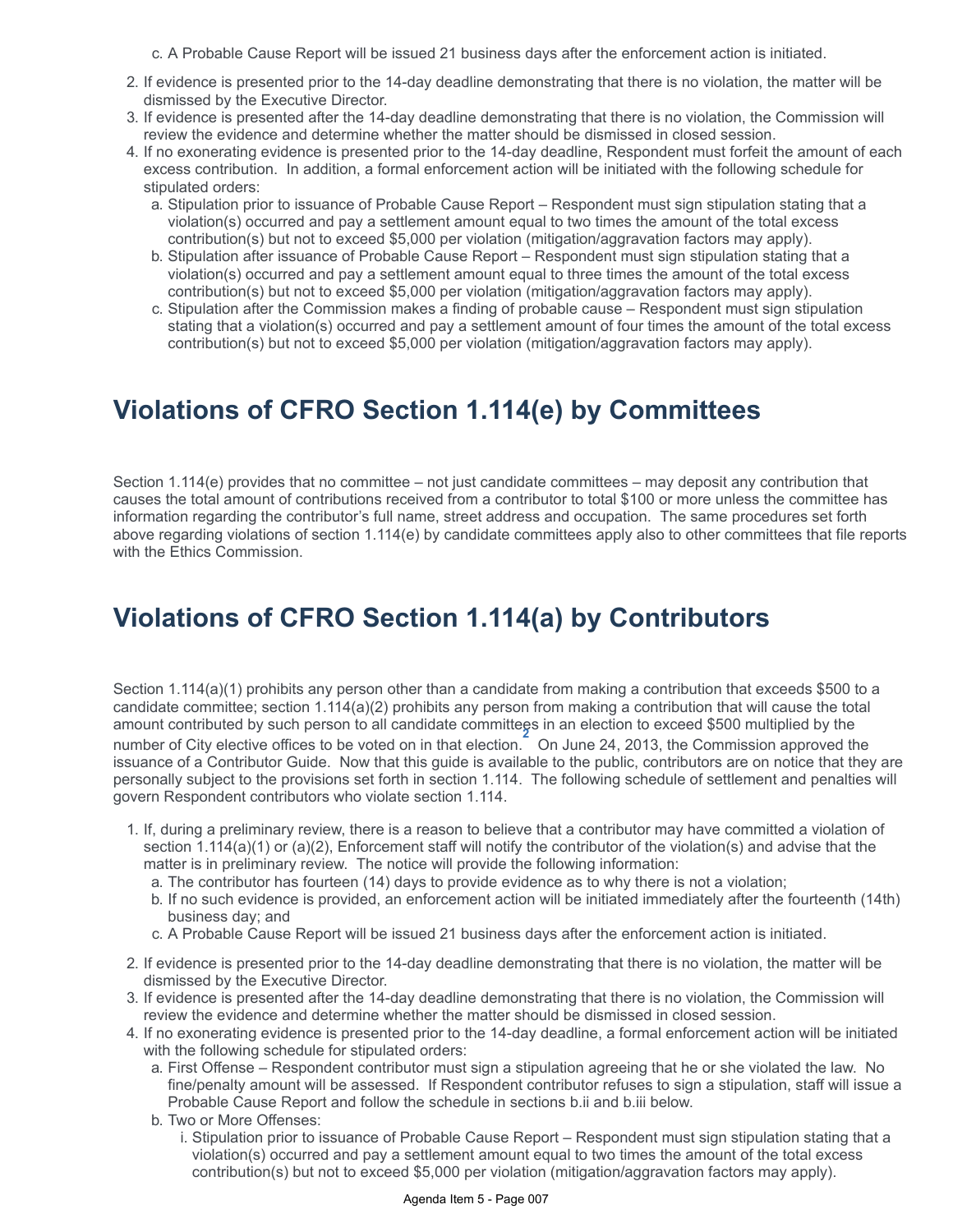- ii. Stipulation after issuance of Probable Cause Report Respondent must sign stipulation stating that a violation(s) occurred and pay a settlement amount equal to three times the amount of the total excess contribution(s) but not to exceed \$5,000 per violation (mitigation/aggravation factors may apply).
- iii. Stipulation after the Commission makes a finding of probable cause Respondent must sign stipulation stating that a violation(s) occurred and pay a settlement amount of four times the amount of the total excess contribution(s) but not to exceed \$5,000 per violation (mitigation/aggravation factors may apply).

#### **Violations of CFRO Section 1.116**

CFRO section 1.116 sets limits on the amount of money a candidate may loan to his or her candidate committee. The limits are \$15,000 for a candidate for the Board of Supervisors, the Board of Education or the Community College District, \$120,000 for a candidate for Mayor, or \$35,000 for a candidate for Assessor, Public Defender, City Attorney, Treasurer, District Attorney, or Sheriff.Under section 1.116, in addition to any other penalty, a loan made by a **3** candidate to his or her campaign in excess of the allowable amounts is deemed a contribution to the campaign and may not be repaid to the candidate. The following schedule of settlement and penalties will govern Respondent candidates who violate section 1.116.

- 1. If, during a preliminary review, there is a reason to believe that a candidate may have committed a violation of section 1.116, Enforcement staff will notify the candidate of the violation(s) and advise that the matter is in preliminary review. The notice will provide the following information:
	- a. The candidate has fourteen (14) days to provide evidence as to why there is not a violation; and
	- b. An enforcement action will be initiated immediately after the fourteenth (14th) day; and
	- c. A Probable Cause Report will be issued 21 business days after the enforcement action is initiated.
- 2. If evidence is presented prior to the 14-day deadline demonstrating that there is no violation, the matter will be dismissed by the Executive Director.
- 3. If evidence is presented after the 14-day deadline demonstrating that there is no violation, the Commission will review the evidence and determine whether the matter should be dismissed in closed session.
- 4. If no exonerating evidence is presented prior to the 14-day deadline, a formal enforcement action will be initiated with the following schedule for stipulated orders:
	- a. Stipulation prior to issuance of Probable Cause Report Respondent must sign stipulation stating that a violation(s) occurred and pay a settlement amount equal to 20 percent of the maximum fine per violation, or \$1,000 (mitigation/aggravation factors may apply).
	- b. Stipulation after issuance of Probable Cause Report Respondent must sign stipulation stating that a violation(s) occurred and pay a settlement amount of 50 percent of the maximum fine per violation, or \$2,500 (mitigation/aggravation factors may apply).
	- c. Stipulation after the Commission makes a finding of probable cause Respondent must sign stipulation stating that a violation(s) occurred and pay a settlement amount equal to 80 percent of the maximum fine per violation per violation, or \$4,000 (mitigation/aggravation factors may apply).

#### **Violations of CFRO Sections 1.161, 1.161.5, or 1.162**

Several sections of the CFRO require written disclaimer statements that, among other things, identify who paid for the mass mailing (section 1.161), electioneering communication (section 1.161.5), and campaign advertisement (section 1.162. These printed disclosures must be in at least 14 point type and in a color or print that contrasts with the background so as to be easily legible to the intended public. The following schedule of settlement and penalties will govern committees that violate the disclaimer and disclosure sections of the CFRO.

- 1. If, during a preliminary review, there is a reason to believe that a committee may have committed a violation of any part of section 1.161, 1.161.5, or 1.162, Enforcement staff will notify the committee and advise that the matter is in preliminary review. The notice will provide the following information:
	- a. The committee has fourteen (14) days to provide evidence as to why there is not a violation; and
	- b. An enforcement action will be initiated immediately after the fourteenth (14th) day; and
	- c. A Probable Cause Report will be issued 21 business days after the enforcement action is initiated.
- 2. If evidence is presented prior to the 14-day deadline demonstrating that there is no violation, the matter will be dismissed by the Executive Director.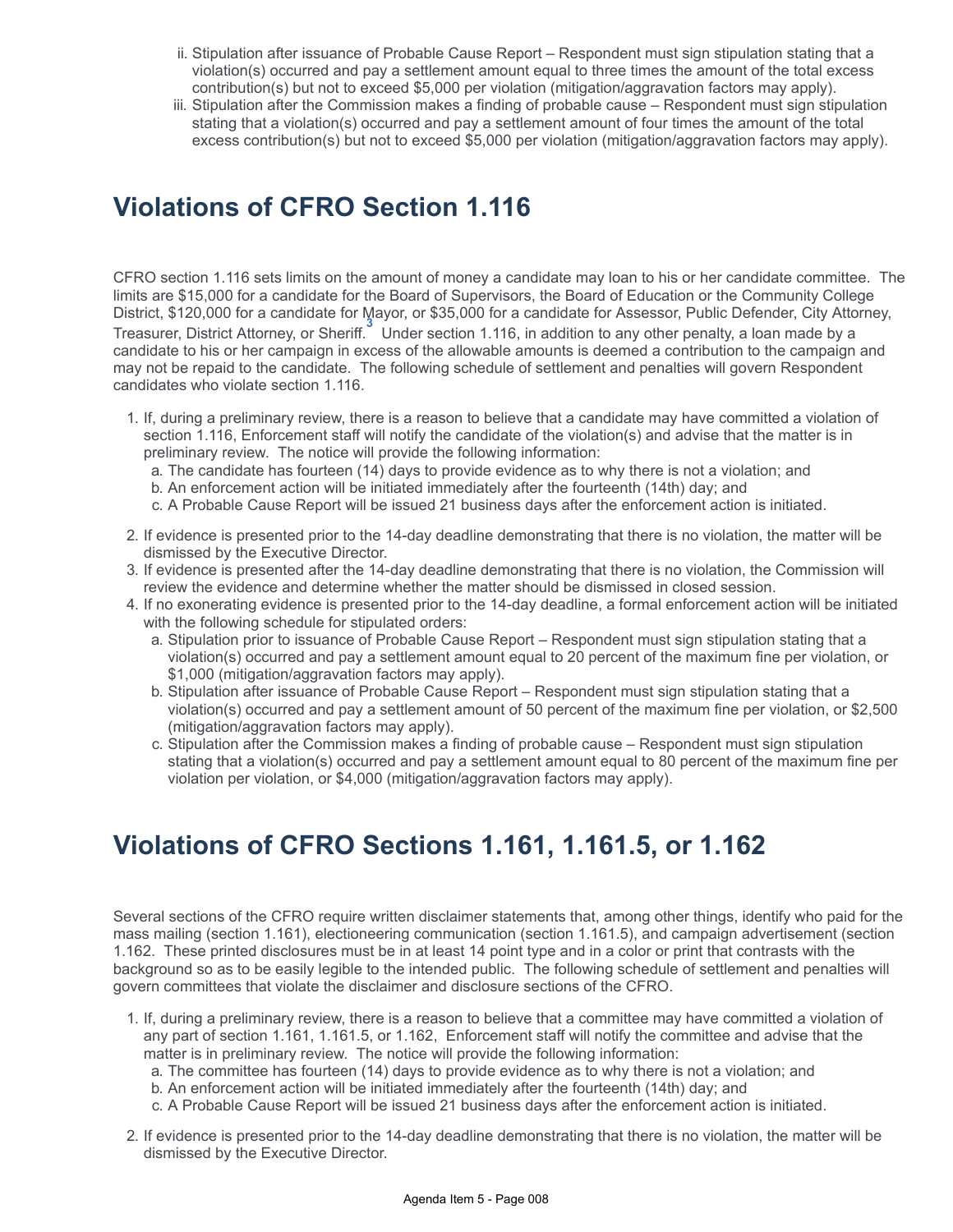- 3. If evidence is presented after the 14-day deadline demonstrating that there is no violation, the Commission will review the evidence and determine whether the matter should be dismissed in closed session.
- 4. If no exonerating evidence is presented prior to the 14-day deadline, a formal enforcement action will be initiated with the following schedule for stipulated orders:
	- a. Stipulation prior to issuance of Probable Cause Report Respondent must sign stipulation stating that a violation(s) occurred and pay a settlement amount equal to 20 percent of the maximum fine per violation, or \$1,000 (mitigation/aggravation factors may apply).
	- b. Stipulation after issuance of Probable Cause Report Respondent must sign stipulation stating that a violation(s) occurred and pay a settlement amount equal to 50 percent of the maximum fine per violation, or \$2,500 (mitigation/aggravation factors may apply).
	- c. Stipulation after the Commission makes a finding of probable cause Respondent must sign stipulation stating that a violation(s) occurred and pay a settlement amount equal to 80 percent of the maximum fine per violation, or \$4,000 (mitigation/aggravation factors may apply).

### **Factors in Mitigation and Aggravation**

The Commission will consider each mitigating or aggravating factor to determine how much weight should be given to each factor. For example, an intent to conceal, deceive or mislead will be considered much more egregious and weigh more heavily against a Respondent, so much so that the existence of mitigating factors may not offset it. The following lists of mitigation and aggravation factors are not exhaustive.

- 1. Mitigation Factors:
	- Absence of any intention to conceal, deceive, or mislead
	- **Nolation was negligent or inadvertent**
	- Violation was isolated and not part of a pattern
	- No prior record of violations of law with the Commission
	- The degree to which the Respondent cooperated with the investigation
	- The degree to which the Respondent demonstrated a willingness to remedy any violations (only applicable if a agrees to a stipulation prior to issuance of Probable Cause Report)
	- Respondent filed all required disclosure statements and/or amendments within 14 days of initial contact by Enforcement staff
	- A disclosure containing the required information appeared on a mass mailing, electioneering communication, or campaign advertisement, but the disclosure was in font size that was not 14 point

#### 1. Aggravation Factors:

- Evidence shows an intent to conceal, deceive, or mislead
- **Violation was deliberate**
- **Violation was part of a pattern**
- **Prior record of violations of law with the Commission**
- The degree to which the Respondent was uncooperative with the investigation
- The degree to which the Respondent failed to demonstrate a willingness to remedy any violations
- Respondent failed to file required disclosure statements and/or amendments within 14 days of initial contact by Enforcement staff

S:\Enforcement\Investigations.Enforcement.Regulations\Enforcement.Investigations.Regulations\SettlementsPenalties policiesapprovedbyEC7.22.2013.doc

 Section 1.114(d) states that for purposes of the contribution limits, the contributions of an entity whose contributions are controlled by any individual must be aggregated with contributions made by that individual and any other entity whose contributions are directed and controlled by the same individual. Because violations of section 1.114(d) are not easily discovered during a review of campaign disclosure statements, they are not included in this settlement and penalties scheme. Instead, such violations will be handled via the normal course of handling violations pursuant to the Commission's Regulations for Investigations and Enforcement Proceedings. 1

In addition, section 1.114(c), adopted by the voters as part of Proposition O in 2000, sets limits on the amount of contributions a person may make to non-candidate committees that make expenditures to support or oppose candidates. On September 20, 2007, a federal district court issued a preliminary injunction enjoining enforcement of